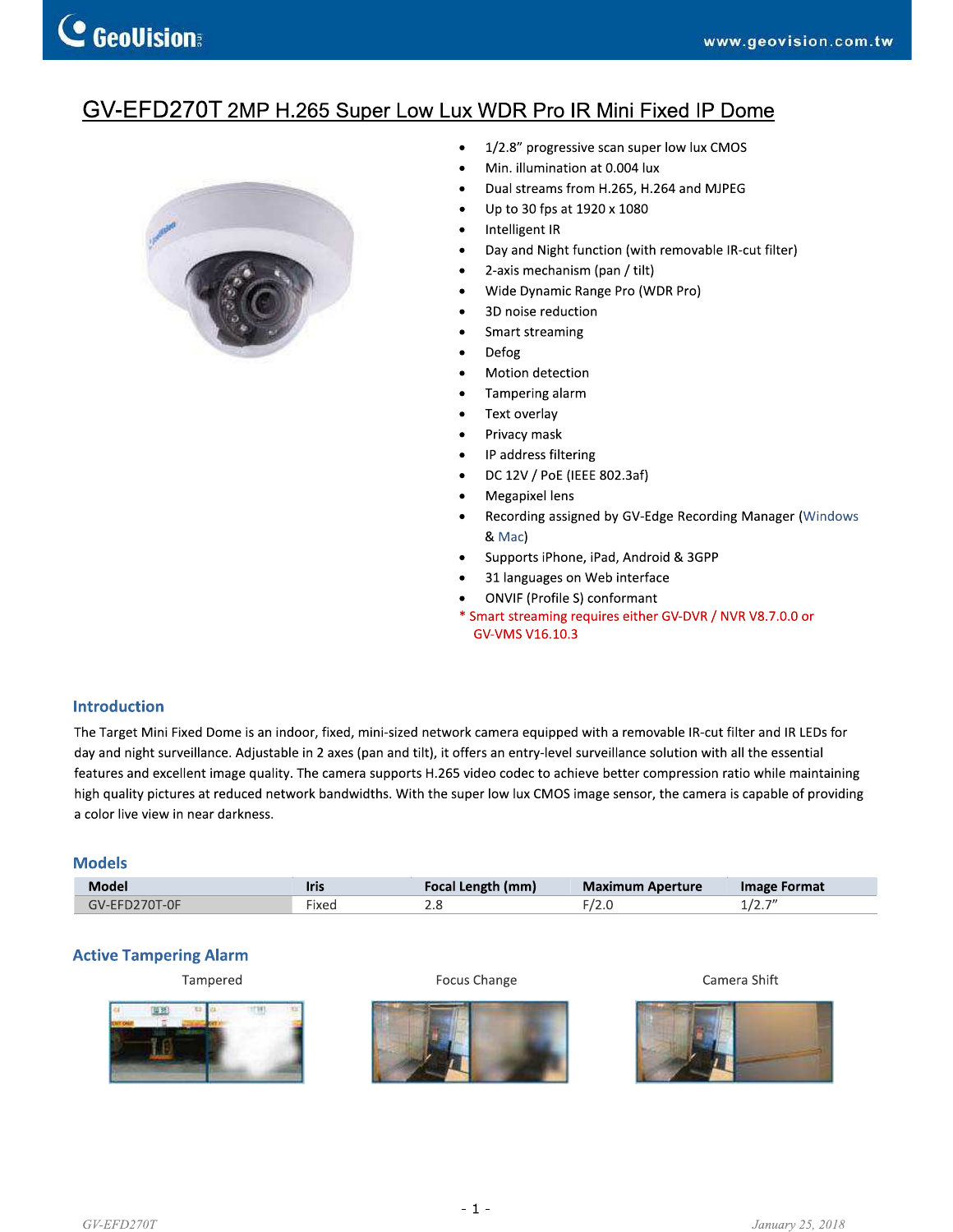

## **Dimensions**



# **Specifications**

| Camera                  |             | GV-EFD270T-0F                                                                                                                                                                                                        |  |  |
|-------------------------|-------------|----------------------------------------------------------------------------------------------------------------------------------------------------------------------------------------------------------------------|--|--|
| Image Sensor            |             | 1/2.8" progressive scan super low lux CMOS                                                                                                                                                                           |  |  |
| <b>Picture Elements</b> |             | 1920 (H) x 1080 (V)                                                                                                                                                                                                  |  |  |
| Minimum<br>Illumination | Color       | 0.005 Lux                                                                                                                                                                                                            |  |  |
|                         | B/W         | 0.004 Lux                                                                                                                                                                                                            |  |  |
|                         | IR ON       | 0 Lux                                                                                                                                                                                                                |  |  |
| Shutter Speed           |             | Automatic, manual $(1/5 \approx 1/16000 \text{ sec.})$                                                                                                                                                               |  |  |
| <b>White Balance</b>    |             | Automatic, manual (2800K ~ 8500K)                                                                                                                                                                                    |  |  |
| Gain Control            |             | Automatic                                                                                                                                                                                                            |  |  |
| S/N Ratio               |             | 56 dB                                                                                                                                                                                                                |  |  |
| <b>WDR</b>              |             | <b>WDR Pro</b>                                                                                                                                                                                                       |  |  |
| <b>Dynamic Range</b>    |             | Up to 130 dB                                                                                                                                                                                                         |  |  |
| Lens                    |             |                                                                                                                                                                                                                      |  |  |
| Megapixel               |             | Yes                                                                                                                                                                                                                  |  |  |
| Day/Night               |             | Yes (with removable IR-cut filter)                                                                                                                                                                                   |  |  |
| Focal Length            |             | $2.8$ mm                                                                                                                                                                                                             |  |  |
| Lens Type               |             | Fixed                                                                                                                                                                                                                |  |  |
| Maximum Aperture        |             | F/2.0                                                                                                                                                                                                                |  |  |
| Mount                   |             | M12, Pitch 0.5 mm                                                                                                                                                                                                    |  |  |
| Horizontal FOV          |             | $100^\circ$                                                                                                                                                                                                          |  |  |
| Image Format            |             | 1/2.7''                                                                                                                                                                                                              |  |  |
|                         | Focus       | Fixed                                                                                                                                                                                                                |  |  |
| Operation               | Zoom        | Fixed                                                                                                                                                                                                                |  |  |
|                         | <b>Iris</b> | Fixed                                                                                                                                                                                                                |  |  |
| IR LED Quantity         |             | 12 IR LEDs                                                                                                                                                                                                           |  |  |
| Max. IR Distance        |             | 40 m (131 ft)                                                                                                                                                                                                        |  |  |
| Operation               |             |                                                                                                                                                                                                                      |  |  |
| Video Compression       |             | H.265, H.264, MJPEG                                                                                                                                                                                                  |  |  |
| <b>Video Streaming</b>  |             | Stream 1 from H.265 or H.264<br>Stream 2 from H.265, H.264 or MJPEG                                                                                                                                                  |  |  |
| <b>Frame Rate</b>       |             | 50 Hz: 25 fps at 1920 x 1080<br>60 Hz: 30 fps at 1920 x 1080<br>* The frame rate and performance may vary depending on the number of connections and<br>data bitrates (different scenes)                             |  |  |
| <b>Image Setting</b>    |             | Brightness, Contrast, Saturation, Sharpness, Gamma, White Balance, Flicker-less, Image<br>Orientation, Shutter Speed, Backlight Compensation, D/N Sensitivity, WDR, Defog, Low Lux<br>Enhancement, Denoise, Metering |  |  |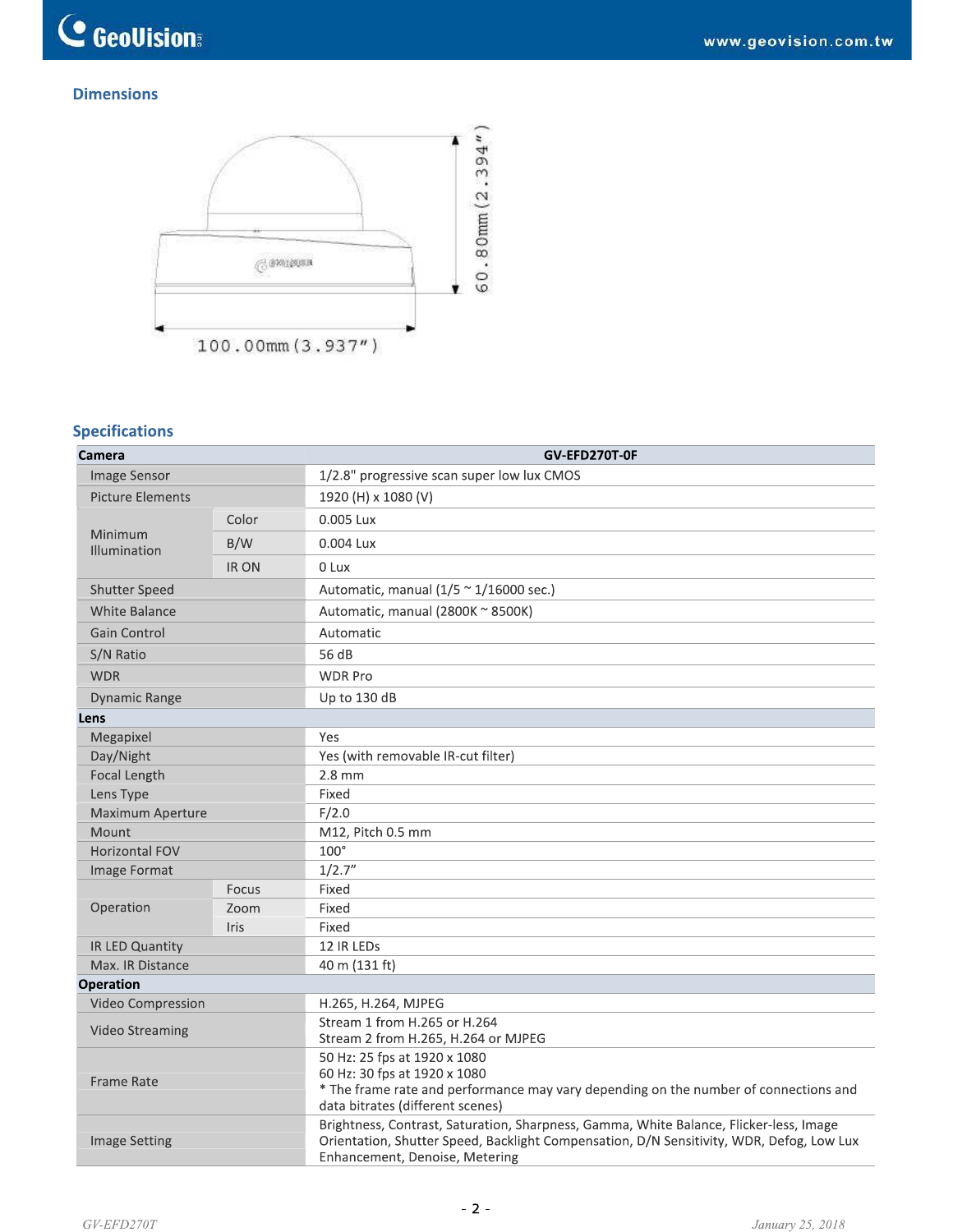| <b>Audio Compression</b>       |                  | G.711, AAC (Optional)                                                                                                                                                                                                                                                                                                                                     |  |
|--------------------------------|------------------|-----------------------------------------------------------------------------------------------------------------------------------------------------------------------------------------------------------------------------------------------------------------------------------------------------------------------------------------------------------|--|
| Audio Support                  |                  | One-way audio                                                                                                                                                                                                                                                                                                                                             |  |
| Sensor Input                   |                  | 1 input (Dry contact)                                                                                                                                                                                                                                                                                                                                     |  |
| Alarm Output                   |                  | 1 digital output (200 mA 5V DC)                                                                                                                                                                                                                                                                                                                           |  |
| <b>Video Resolution</b>        |                  |                                                                                                                                                                                                                                                                                                                                                           |  |
| 4:3                            |                  | 1280 x 960, 640 x 480                                                                                                                                                                                                                                                                                                                                     |  |
| Main Stream                    | 16:9             | 1920 x 1080 (Default), 1280 x 720, 640 x 360                                                                                                                                                                                                                                                                                                              |  |
|                                | 5:4              | 1280 x 1024, 640 x 512                                                                                                                                                                                                                                                                                                                                    |  |
| Sub Stream                     | 4:3              | 640 x 480, 320 x 240                                                                                                                                                                                                                                                                                                                                      |  |
|                                | 16:9             | 640 x 360 (Default), 448 x 256                                                                                                                                                                                                                                                                                                                            |  |
|                                | 5:4              | 640 x 512, 320 x 256                                                                                                                                                                                                                                                                                                                                      |  |
| <b>Network</b>                 |                  |                                                                                                                                                                                                                                                                                                                                                           |  |
| Interface                      |                  | 10/100 Ethernet                                                                                                                                                                                                                                                                                                                                           |  |
| Ethernet Protocol              |                  | DHCP, DynDNS, FTP, HTTP, HTTPS, NTP, ONVIF (Profile S), QoS (DSCP), RTSP, SNMP, SMTP,<br>TCP, UDP, UPnP, 3GPP/ISMA                                                                                                                                                                                                                                        |  |
| <b>Mechanical</b>              |                  |                                                                                                                                                                                                                                                                                                                                                           |  |
| <b>Temperature Detector</b>    |                  | Yes                                                                                                                                                                                                                                                                                                                                                       |  |
| Camera Angle                   | Pan              | $-45^\circ \simeq 45^\circ$                                                                                                                                                                                                                                                                                                                               |  |
| Adjustment                     | Tilt             | $0^\circ$ ~ 63°                                                                                                                                                                                                                                                                                                                                           |  |
|                                | Power            | 2-pin terminal block, PoE                                                                                                                                                                                                                                                                                                                                 |  |
|                                | Ethernet         | Ethernet (10/100 Base-T), RJ-45 cable                                                                                                                                                                                                                                                                                                                     |  |
| Connectors                     | Audio            | 1 In (microphone, 3.5mm / 0.14")                                                                                                                                                                                                                                                                                                                          |  |
|                                | Local<br>Storage | N/A                                                                                                                                                                                                                                                                                                                                                       |  |
| <b>LED Indicator</b>           |                  | 4 LEDs: Link, ACT, Power, Status                                                                                                                                                                                                                                                                                                                          |  |
| General                        |                  |                                                                                                                                                                                                                                                                                                                                                           |  |
| <b>Environment Temperature</b> |                  | 0 °C ~ 45 °C (32 °F ~ 113 °F)                                                                                                                                                                                                                                                                                                                             |  |
| Humidity                       |                  | 10% to 90% (no condensation)                                                                                                                                                                                                                                                                                                                              |  |
| <b>Power Source</b>            |                  | 12V DC / PoE (IEEE 802.3af)                                                                                                                                                                                                                                                                                                                               |  |
| Max. Power Consumption         |                  | 6.07 W                                                                                                                                                                                                                                                                                                                                                    |  |
| Dimension                      |                  | ø 100 x 60 mm (3.9" x 2.4")                                                                                                                                                                                                                                                                                                                               |  |
| Weight                         |                  | 148 g (0.33 lb)                                                                                                                                                                                                                                                                                                                                           |  |
| Regulatory                     |                  | CE, FCC, RCM, LVD, RoHS compliant                                                                                                                                                                                                                                                                                                                         |  |
| <b>Power over Ethernet</b>     |                  |                                                                                                                                                                                                                                                                                                                                                           |  |
| <b>PoE Standard</b>            |                  | PoE (IEEE 802.3af Power over Ethernet / PD)                                                                                                                                                                                                                                                                                                               |  |
| PoE Power Supply Type          |                  | End-span and Mid-span                                                                                                                                                                                                                                                                                                                                     |  |
| <b>PoE Power Output</b>        |                  | Per Port 48V DC, 350 mA, Max. 15.4 watts                                                                                                                                                                                                                                                                                                                  |  |
| Web Interface                  |                  |                                                                                                                                                                                                                                                                                                                                                           |  |
| <b>Installation Management</b> |                  | Web-based configuration                                                                                                                                                                                                                                                                                                                                   |  |
| Maintenance                    |                  | Firmware upgrade through Web Browser or Utility                                                                                                                                                                                                                                                                                                           |  |
| <b>Access from Web Browser</b> |                  | Camera Live View, Video Recording, Change Video Quality, Bandwidth Control, Image<br>Snapshot, Audio, Picture in Picture, Picture and Picture, Privacy Mask, Text Overlay, Digital<br><b>PTZ</b>                                                                                                                                                          |  |
| Language                       |                  | Arabic / Bulgarian / Czech / Danish / Dutch / English / Finnish / French / German / Greek /<br>Hebrew / Hungarian / Indonesian / Italian / Japanese / Lithuanian / Norwegian / Persian /<br>Polish / Portuguese / Romanian / Russian / Serbian / Simplified Chinese / Slovakian /<br>Slovenian / Spanish / Swedish / Thai / Traditional Chinese / Turkish |  |
| <b>Applications</b>            |                  |                                                                                                                                                                                                                                                                                                                                                           |  |
| Software Supported             |                  | GV-DVR / NVR (V8.7.3.0), GV-VMS (V16.11.0.0), GV-Control Center (V3.4.0.0), GV-Edge<br>Recording Manager (V1.2.1.0), GV-Center V2 (V16.11.0.0), GV-Recording Server (V1.3.0.0),<br>GV-Redundant / Failover Server (V1.1.0.0)                                                                                                                              |  |
| <b>Smart Device Access</b>     |                  | GV-Eye for iOS and Android                                                                                                                                                                                                                                                                                                                                |  |
| Live Viewing                   |                  | Browser (IE, Chrome, Firefox, Safari), Mobile App                                                                                                                                                                                                                                                                                                         |  |
| <b>CMS Server support</b>      |                  | GV-Control Center, GV-Center V2, GV-Vital Sign Monitor                                                                                                                                                                                                                                                                                                    |  |

### Note:

- 1. It is required to apply patch files to all the supported software.
- 2. Specifications are subject to change without prior notice.